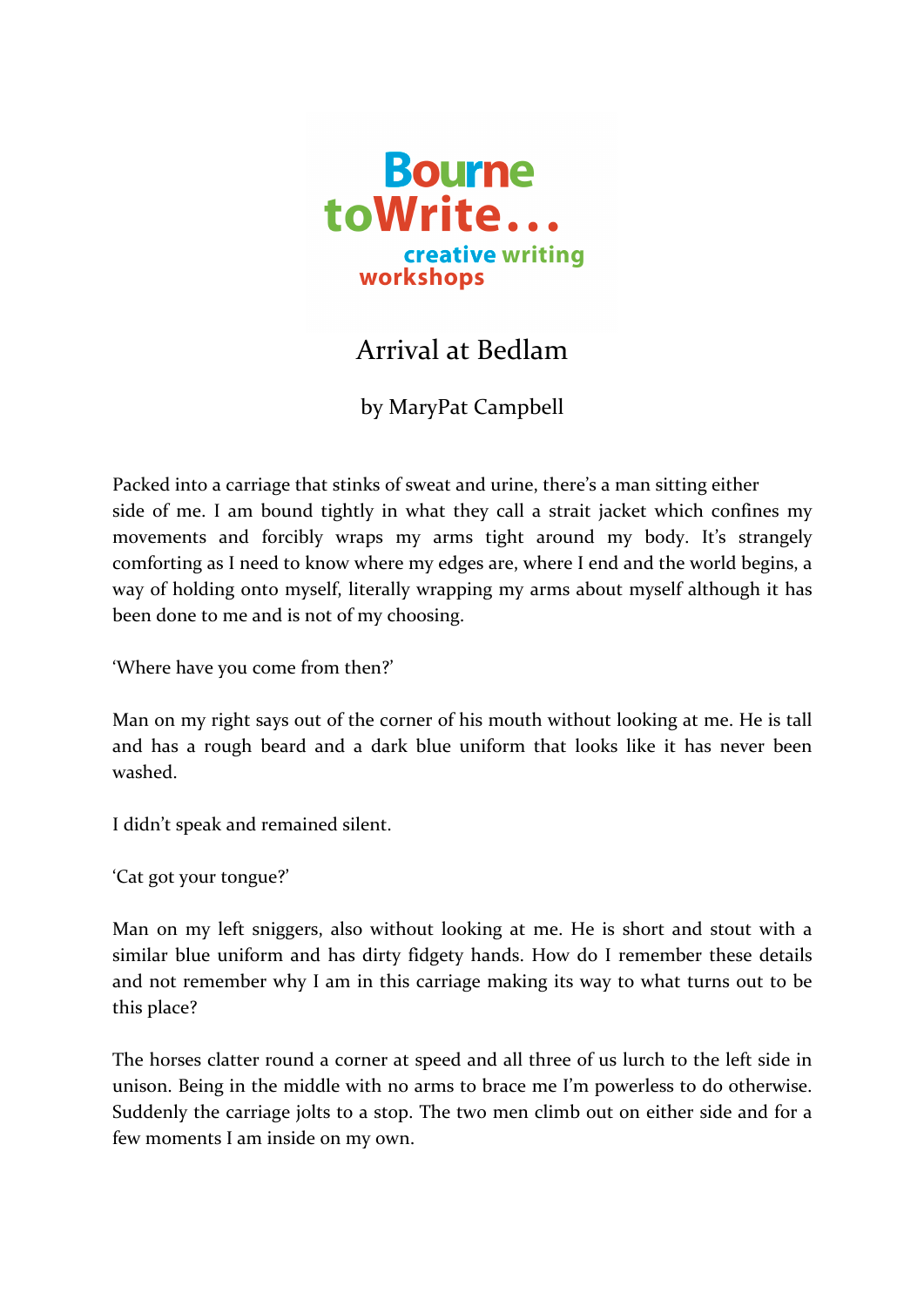I can hear loud voices outside on the cobbled courtyard.

'What age is he? Will he fit with the male ward or should we isolate him? Will he be trouble and put up a fight?' It slowly dawns on me that they are speaking about me.

'He's a quiet one, there's no knowing which way he'll bend.'

'Let's get him inside then, hand him over to Giles.'

They get me out of the carriage and lug me down the steps. It's hard to keep my balance with my arms tied about me and nothing to defend myself with. I am marched along a cobbled pathway. I try to look around me but all I can see is the cobbled stones under my feet and from the feel of the air I sense a big open space and the smells of horse manure and small animals. We come to a large wooden door which creaks mightily as it opens and I am shunted inside, told to sit on a bench in the hallway and left there with Man on my Left, the short stout one. He hails various people who walk by and ignores me, which I am grateful for. I had already forgotten all that had happened and all that lay ahead, I lived only for the moment that wrapped me like the jacket wrapped me, in my own arms.

After what seems like hours, Man on my left stands up and announces that I will be taken to the male ward on the upper floor where Giles will 'see to' me. This time I walk behind Man on my left along a narrow hallway and up two flights of stone steps. At the top, I follow him the length of a corridor I've never seen the like of before, it stretches out ahead of us for what feels like miles with numerous small doors on one side which look not big enough for a fully grown man to step through. Occasional windows on the other side look out onto fields and barns with men and women working small plots of land. I don't know whether to be frightened or intrigued.

My thoughts are interrupted by the noise I will eventually become familiar with all around me. It sounds like people harassing each other, shouting and bawling, and it grows louder as we approach some doorways and then fades as we pass them by. I am afraid to think about the creatures who might live behind these doors and feel numb and cold in this strange foreign place.

We come to an abrupt stop outside another large wooden door. Man on my left raps on it loudly and shouts something I can't make out. Nothing happens. Man on my left grows impatient and raps louder and longer and this time the door is opened by a tall thin man with a shaved head and spectacles.

'Here's another one for you Giles, can you fit him in?'